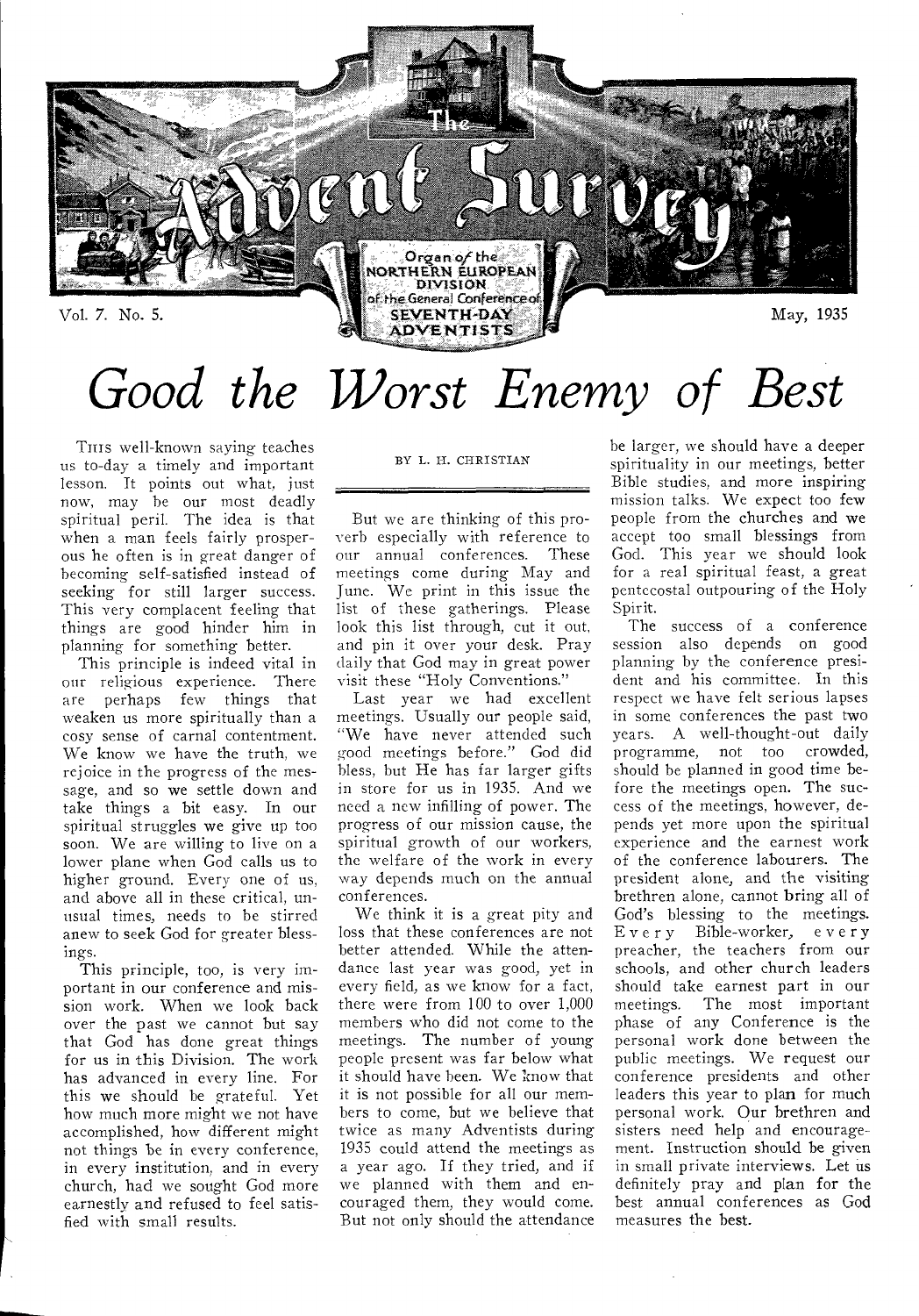### *The Advent Movement in Sweden and Finland*

BY *G.* A. LINDSAY

THE Advent movement is making steady progress in Sweden and Finland, the territory constituting the East Nordic Union. The church membership has been more than doubled in the past twelve years, or since the end of 1922, so that at the close of 1934 it stood at 4,600.

While we are by no means satisfied with past achievement, our goal being much higher, we feel greatly encouraged at the annual reports of both conferences and institutions in our field. They convince us that God has had His hand on the work and blessed our feeble efforts.

Naturally, our chief object and interest is to evangelize. Notwithstanding the much reduced income to the conferences during the past two years, due to the economic crisis that has swept through the world, we have not allowed our work of evangelism to suffer unduly, though it has been necessary to effect a saving on other activities. Nevertheless we have had to be very careful and guard our finances very closely, making sure that money invested was in efforts that would yield the best harvest.

During 1934 we baptized 469 souls, which figure was a little below that of the previous year. This was due to the fact that most of our evangelists were then in new fields, whereas in the year 1934, with but few exceptions, all were working a second or third year in the same place, thus establishing more firmly in the truth those who had been brought in during previous years.

This winter twenty-eight workers are leading out in public evangelism. Some of these evangelists are running two or even three efforts, which means that they are holding four to six public meetings each week. Among these evangelists are numbered the four conference presidents, who, along with their administrative responsibilities, are each running a strong city effort. Only ten of the evangelists are assisted by Bible-workers. We greatly regret that we are so limited in both means and workers at such a time as this when the fields are white unto harvest. Everywhere here in these northern countries we find an unusual interest in the things of God; people are earnestly searching after truth and indeed hungering for the Word of God.

I will relate just one experience here.

Recently, in company with Brother A. Blomberg, departmental secretary of the Finnish Conference, it was my privilege to visit our believers in a little town in Eastern Finland not far from the Russian border. As some of the young people and members of the church lived in the country some distance away, it had been arranged to hold a week-night meeting in one of their homes. About a hundred people attended that meeting and after I had spoken for about an hour and a quarter,<br>Brother Blomberg interpreting Blomberg interpreting into Finnish, we were about to close the meeting when someone in the room called out, "We want to hear a sermon from the interpreter, too"—with the result that another service lasting forty-five minutes followed.

At the close of the meeting our friends, whose guests we were, announced that we would conduct a short service the following morning at 9 o'clock and invited all who could to attend. To our surprise a large number came, and in order to avoid too much interpreting we arranged that Brother Blomberg should speak at this hour. When he had finished his address and the closing hymn had been sung, the people sat down again and said, "We want the other man to preach, too." So again another meeting followed.

The Advent movement has brought about real strong revivals in several places in Finland. It is very remarkable that in two places where the Pentecostals, concerned

about their decreasing numbers were praying for a revival, the Adventists came along and caused a real awakening in spiritual things, as the result of which, by the grace of God, we expect a good harvest of souls this spring.

Comparing the tithes and offerings of the past year with those of 1933, there is also reason for encouragement. We find a gain of about Kr.5,000 in each of these two items. While we realize that this is not a large amount, yet it is at least in the right direction. The gain in mission offerings was chiefly attained through the Harvest Ingathering Campaign.

Our two missionary training schools, Ekebyholm and Toivonlinna, had a total enrolment of 115. The latter school had an enrolment of forty-nine, the largest in the history of our educational work in Finland. This school opened two years ago with an enrolment of thirty-three, and prior to that, when our school work was carried on with very meagre facilities at Javastehus, the enrolment was never more than twenty to twenty-five.

The Harvest Ingathering Campaign has always been a great event with the Swedish School, and last year's campaign exceeded all others. Ten per cent of the goal of the two local conferences in Sweden was acquired by that institution.

In 1933 the colporteur work suffered considerably, but we are glad to report that the results for 1934 are cheering indeed. Early in the spring we published a new subscription book in both the Swedish and Finnish languages. This book, *Sowing and Reaping, or, A World in Expectancy,* by L. H. Christian, has met with good success. In Sweden our colporteurs disposed of 8,000 copies in five months, and at the end of eight months the first edition of 11,000 was practically exhausted, making it necessary to print a further edition of the same number. The same is true in Finland.

Adventist literature has been faithfully scattered abroad in the territory of the East Nordic Union. A few months ago, one of the daily papers in Stockholm made investigation in 160 towns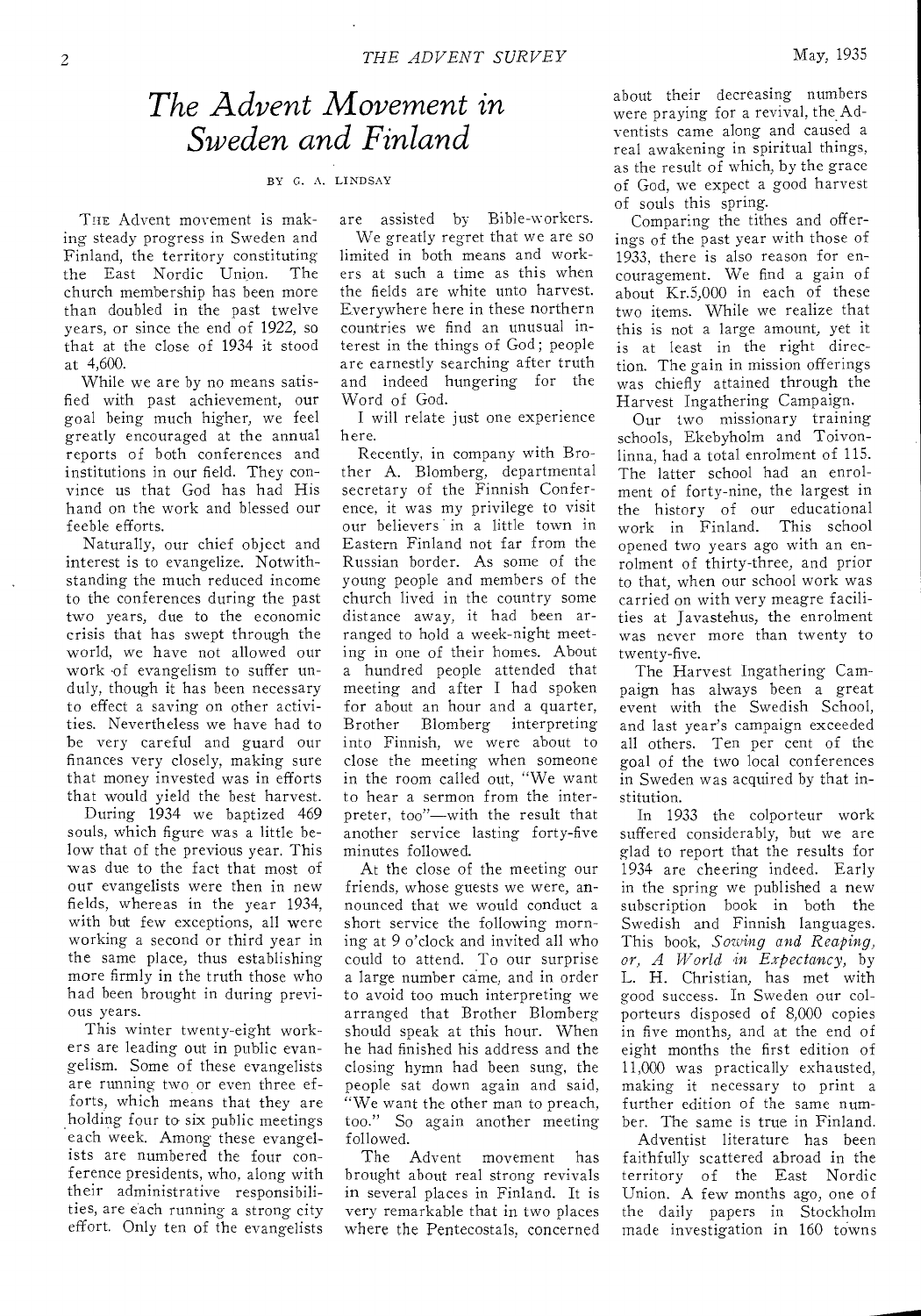and villages with a view to finding out the class of literature people read most. It was discovered that religious literature held second place, while classical literature came first. The investigator concluded his report with the following noteworthy remarks :

"It is surprising how much Adventist literature we find in the homes of the people in every part of the country. It is very evident that those believers are very energetic in circulating their literature, and this is chiefly done through the colporteur."

Our great desire is that the means employed for scattering the truth for this time may be abundantly blessed in these northern lands, that many souls may yet be won to Christ and prepared for His everlasting kingdom so nigh at hand. We invite the SURVEY family to unite with us in prayer that this may be so.

### *The North England Conference*

#### BY 0. M. DORLAND

As one travels through the territory of this conference, with its teeming population of 18,000,000 souls, it is overwhelming to think of the task of warning this great mass of humanity located in the large industrial centres of northern England. Our entire force, including office workers, numbers twentyeight. Our membership of 1,700 is scattered in fifty-four churches and companies. As we look at our facilities and the greatness of the task before us, we feel like saying with the disciples when they saw the five loaves and two small fishes at the feeding of the five thousand, "What are these among so many?" Yet we are not discouraged, for we are invited to look to the power of God. He has promised that "He will finish the work, and cut it short in righteousness : because a short work will the Lord make upon the earth."

We have had many things to encourage us during 1934, and there has been a manifest working of the Spirit of God in a number of our churches. We are indeed thankful for the spirit of confidence and the victories gained. Mountains and' hills have been made low. Crooked places have been made straight, and rough places smooth. We do thank the Lord for these decided victories in the life of our churches and people.

One hundred and sixteen were baptized and received into the church by vote during the year. With increased facilities we are hoping that 1935 will show a much larger increase in the number of souls won to the Lord. A number of evangelistic campaigns have been launched in many of our larger cities. One worker reports eight hundred present at his first meeting. This is in a city with a population of over 800,000.

The British people are conservative and much must be expended on advertising in order to get an audience. Good halls too, when available, are expensive. In some of these cities it is impossible to obtain a good hall, and as cinemas are open Sundays as well as during the week, these also are not available.

We have been greatly encouraged by the labours of our colporteurs. The gain in big book sales as well as in smaller literature has so increased that we were able to show well over £1,000 gain for the year, £600 of this being due to the large subscription books.

We face the future with courage and trust that as a result of the faithful labours of our workers and members we shall see greater increases in the future than in the past.

## *Newbold College*

#### BY W. G. MURDOCH

THE success or failure of a school is not judged by the number of students enrolled, nor by the prosperity attending its industries, but by the spirit which is found among the teachers and students. This year at Newbold a splendid spirit has pervaded the entire school. The students have shown a marked advance in every way as they have come under the influence of this home of learning.

The enrolment has been much larger than was anticipated and not only have the dormitories been filled to capacity, but several of the young men have had to be accommodated in one of the cottages near to the main building.

The two special Weeks of Prayer will be long remembered by all who were privileged to attend. The Lord gave to us the spirit of supplication, and many were the requests for special prayer that we presented to Him. We have had prayer bands meet each Wednesday at the time of the chapel hour and at our Friday evening testimony meetings many have testified to the blessings that have been received from communion with God in these quiet hours.

During the Harvest Ingathering Campaign we collected over £3 per capita. Several of the students received large sums as they solicited from door to door. Last Sunday we had our Big Week campaign and were successful in selling over £60 worth of literature.

Our industries have been making good progress. The farm has had the best year in its history and about fifteen young men have received part-time employment in this department, while ten others have worked in the garden. Our infant industry is the leathercraft, and while this is its first year, yet ten young people have been assisted through school by the work which it has afforded. We have had little difficulty in selling the product of this department, which speaks well for the efficiency of the young people. One large London firm gave a one-hundred-pound order for our leather bags and this has been sat-<br>isfactorily filled. Several other isfactorily filled. firms have given repeat orders and we believe that there is hope of employing a larger number of our young people at this work next year.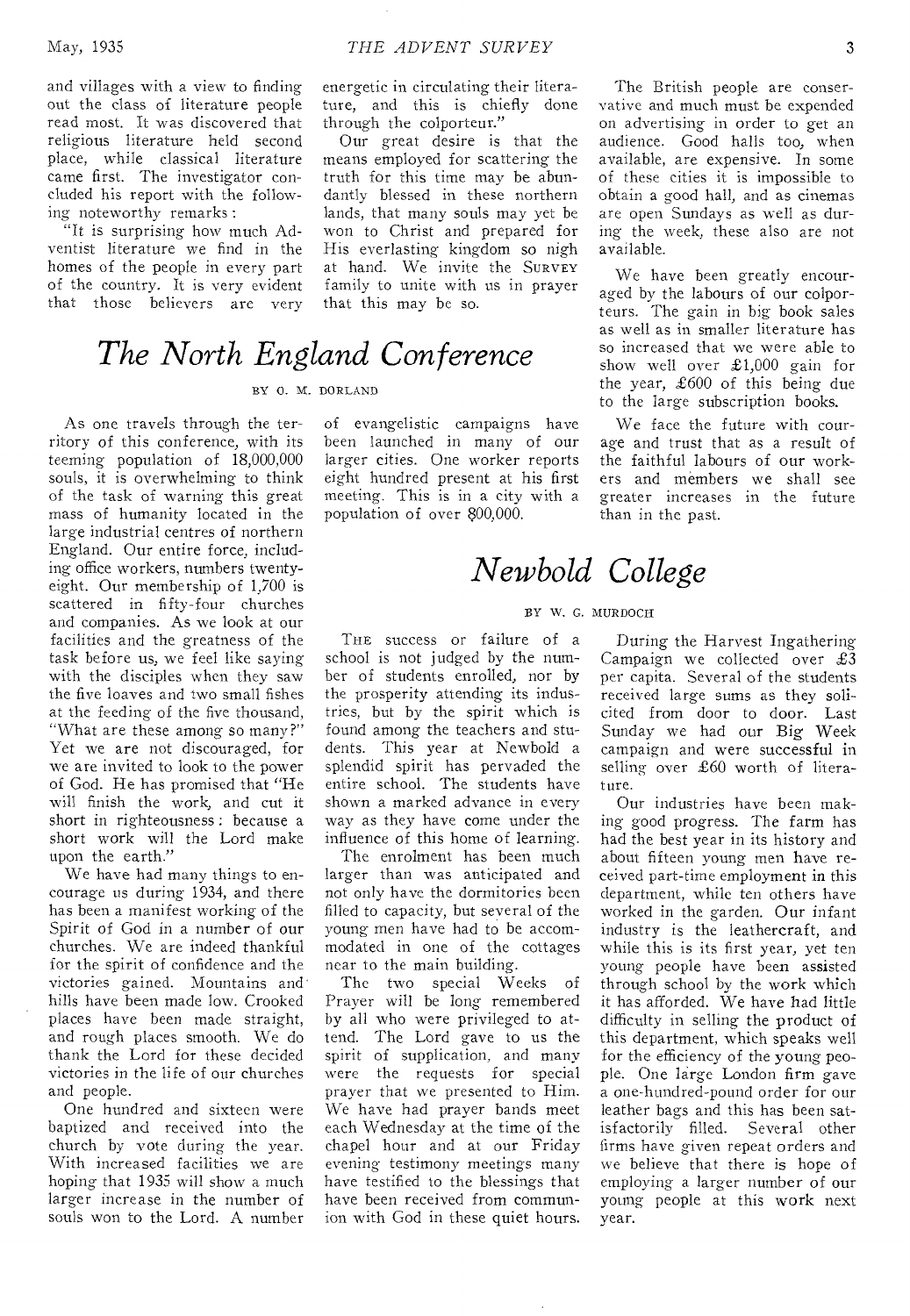Another outstanding feature of this school year has been the large number of students who have come from the other countries in the Division, and we have been surprised at the rapid progress they have made in obtaining a knowledge of the English tongue. What an asset it is to our workers to be able to read the vast amount of denominational literature that is published in this language !

Already many inquiries are coming in from other lands from young people desiring to attend our summer session. School will open on May 22nd and will continue until July 30th. During these weeks

instruction will be given in the English language and literature, and we are hoping that a large number of our young people in this Division will plan to attend this special course.

In a few weeks from now our school will be closing. We have a large graduating class of consecrated young men and women who have been trained to take this message to those who know it not. There are also about forty of our students who will enter the colporteur work this summer, and we pray that the Lord will grant them success as they go out with our<br>truth-filled literature.

### *The School in Ekebyholm*  <sup>BY G. E. NORD</sup> *Developments*

DURING the school year 1933-34 we began with fifty students but soon had sixty-two. Of these sixty-two last year fifty-one went out into the colporteur work or were employed in our health institution during the summer. Eleven of the students each earned a scholarship, or most of it. Six of the students worked enough at the school to pay for their expenses, and fifteen a large share of their expenses. The school paid out last year Kr.14,000 to the students for work. We began two small industries—one a leather factory and the other a tailor shop. In these, seven young people worked and paid their way through school.

We are now in the midst of another very good year for the school. Our enrolment is a little larger than a year ago, and there is an excellent spirit among the students. The Week of Prayer brought us a very great blessing. Our students last autumn took part in the Harvest Ingathering with much joy and courage, as well as in other mission and welfare endeavours. The Harvest Ingathering for the school brought in<br>Kr.5,000 or \$1,200. When we  $Kr.5,000$  or \$1,200. moved the school to Ekebyholm two years ago, we organized a church with twenty-nine members. During 1934 the membership increased to fifty-two. Since the organization of this church it has

paid in tithe and offerings to the conference Kr.28,000. Since the Week of Prayer we have had special Bible studies each week for the few students who have not yet been baptized. We have every reason to be grateful to God for this good school year. The educational work as well as the health work here at Ekebyholm is prospering, and the work is going forward nicely. We are doing our very best to get our debts paid and in this, too, we are of good courage. The farm is a great help to us, and our herd of cattle, which includes sixty milch cows, is a real income.

It has been a great loss to the school that we have had to release Brother Colson for work in the Division. His labours as teacher and his practical grip of the work were most valuable, While we feel this loss keenly we are happy to bid Brother Engstrom welcome as he takes at least a good share of the work carried by Brother Colson. Brother Linde, who has been attending the University in Upsala, is also coming in as one of our teachers this next year.

We are grateful to God for His guidance and help. We also wish to express our appreciation to all our fellow-believers and especially to the school board for their kind, practical interest in the work of the school.

truth-filled literature. *G. Oigo, our native evangelist, lack of other accommodation* 

BY W.

IN Central Kenya there are two large tribes, the Wakikuyu and the Wakamba. Last year a property was bought on the edge of the Wakikuyu Reserve and already a good beginning has been made along evangelical, medical, and educational lines.

This year we have pushed out farther into the Kikuyu country and already there has been a good response. We are especially pleased with the start we have been able to make among the Wakamba, about eighty miles from our headquarters. A few months ago we sent an African evangelist out to this large country. He was of a tribe different from the Wakamba, and for several days was taken to be a Government agent sent secretly to spy out the land and find out what was going on in the native villages. At some places he was received, while at other places he was given neither food nor shelter. Subsequently I visited this country and saw the places where the evangelist slept. Once it was on the roadside, another time in a filthy chicken house, while at other times he slept in the natives' grain baskets. Some of these were no more than four feet in diameter. Many times he slept without food in his stomach.

Readers will see that pioneering is hard and tough work for the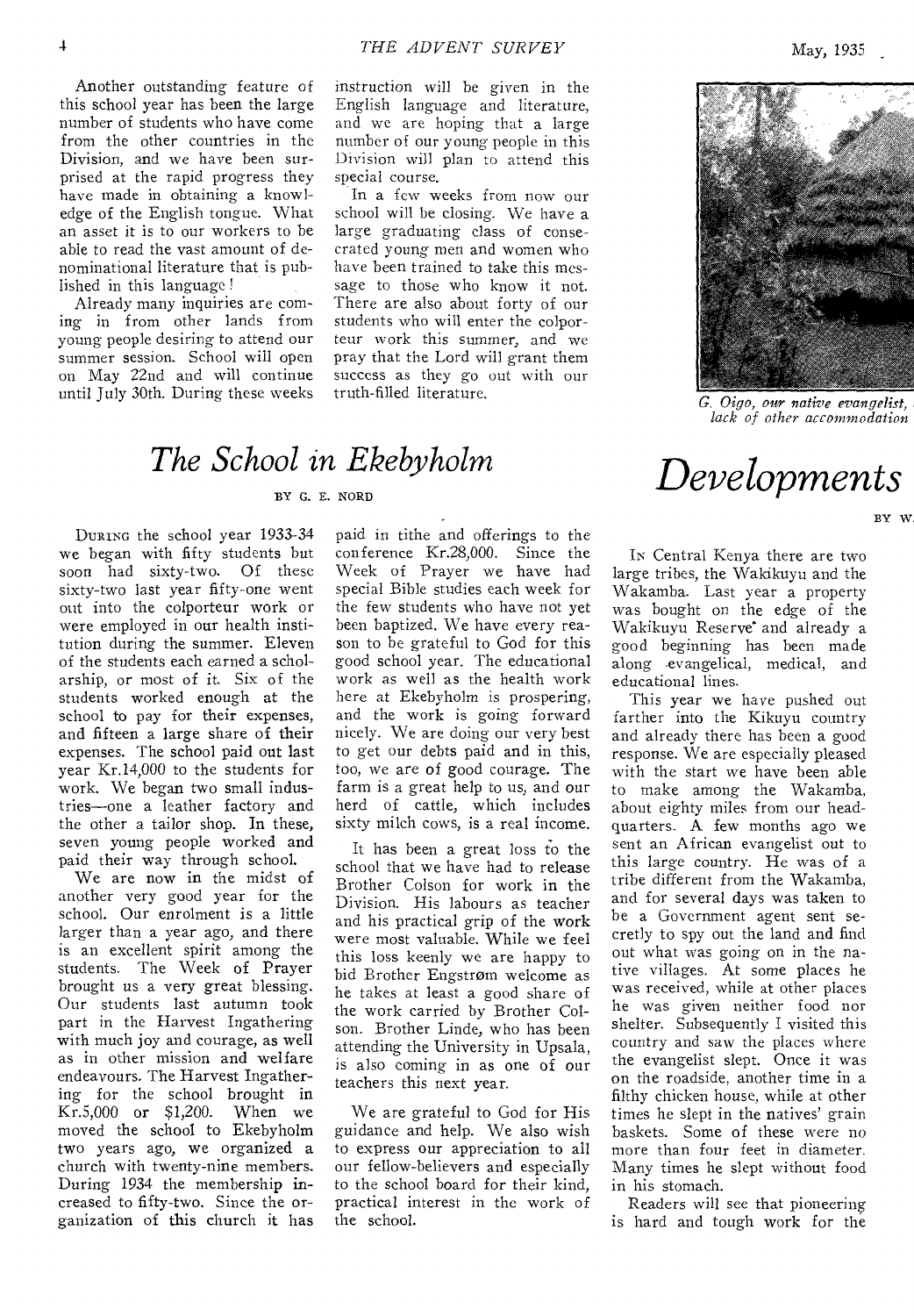

*in basket in which he slept for aing work in Central Kenva.* 

# *rentral Kenya*

RONG

African evangelist. It means days of lonely toil, his family being left by themselves, miles away, for a month or more at a time. He cannot build, for until the confidence of the natives has been won (and this is very slow) they will not allow one square foot of land to pass into the hands of a native of another tribe, even as a temporary measure. He must endure hardship and privation for several months at least.

On my last visit I had the privilege of gathering with a small crowd of influential Wakamba, and it was evident that the evangelist had won his way into the hearts of a number of Wakamba. They are anxious for him to remain with them and I left them agreeing to consider a place where he could build his house and commence work. They took me to the top of a high hill, where I saw miles and miles of wonderful country, yet, I was told, hardly a soul in that vast region had heard the name of Jesus. I had a vision of something more than land before me; I saw many Wakamba converted to Christ. As I thought of the consecrated life and enthusiastic character of our evangelist there, I felt this would be possible. Through the blessing of God we hope for a good harvest from his work among this tribe.

## *Toivonlinna Mission School*

#### BY ARNE RINTALA

TIIE present school year has been one of special blessing. The Lord has been present in our school and the work has gone forward from day to day in a very encouraging manner. Our school year lasts seven months, beginning October 1st and ending April 30th. In the past we have had only a three-years' course, but now we have arranged for a four-year curriculum. It is a joy to state that even though it is the first year for the four-years' course, this class has twenty students. At the beginning of the year we had an enrolment of forty-eight. Because of illness some left, but forty-six are staying clear through the year. Thirty of these are churchmembers, and the other sixteen we hope will soon be baptized.

It is encouraging to notice the class of students as to education which come to our school. Eighteen of them have come from some advanced schools in Finland, and one of them has the students' examination, which is the complete entrance examination for the University. The number of students that come to us from the advanced schools in Finland has increased from year to year.

The spiritual experience of our students through the year thus far has been very cheering. We have been able to carry on our work without any disciplinary difficulties, and both the spiritual and practical results of the school work have made us very happy. We rejoice in the prayer life experienced by the school family. The daily religious service and other prayer meetings are greatly prized by all the students. They have come to think of prayer as an important part of education. The young people's meetings, both senior and junior, have been helpful and we have also carried on a series of lectures for those not of our faith. Some of these meetings in the neighbourhood have been conducted by the students, and the practice that has thus come to them has not been in vain. It is a joy for the teachers to see how well

the students do in these meetings. Our school is not only a haven of peace, but often a real spiritual battle ground. One instance will make plain what I mean. Some time ago I talked with a rather lively young man. I encouraged him to do better. In reply he said, "I would like to make that change, but I find I have no power in myself." Hitherto he had shown no religious interest whatever. But the spirit of prayer in the school had influenced him. I asked him then, "Do you not pray when you are alone"? With tears in his eyes the young man told me that he had recently felt much impressed to seek God earnestly for grace to become thoroughly converted. I, too, felt greatly encouraged as I saw the victory that came into this young man's life. Our schools mean much to this Advent cause.

EVERY week we receive from Brother A. Warren, manager of The Stanborough Press, one of the most practical, cheering literature letters we ever read. In one of his recent letters he writes :

"If you had come into the packing room at the Press a few weeks ago you would have been greatly impressed with the big piles of *Present Truth* and tracts for the 1935 campaign.

"That huge pile of the *Present Truth* Christian Home Number forty-five thousand copies—a ton and a half of paper—has now all disappeared. And with it have gone almost three hundred thousand tracts—probably the largest number ever sent out from the Press in one month."

THE South American Bulletin reports that Brother M. Guadjin has come to Central Argentine to do evangelistic work among the German people of Entre Rios. He arrived with his family early last December and at once became actively engaged.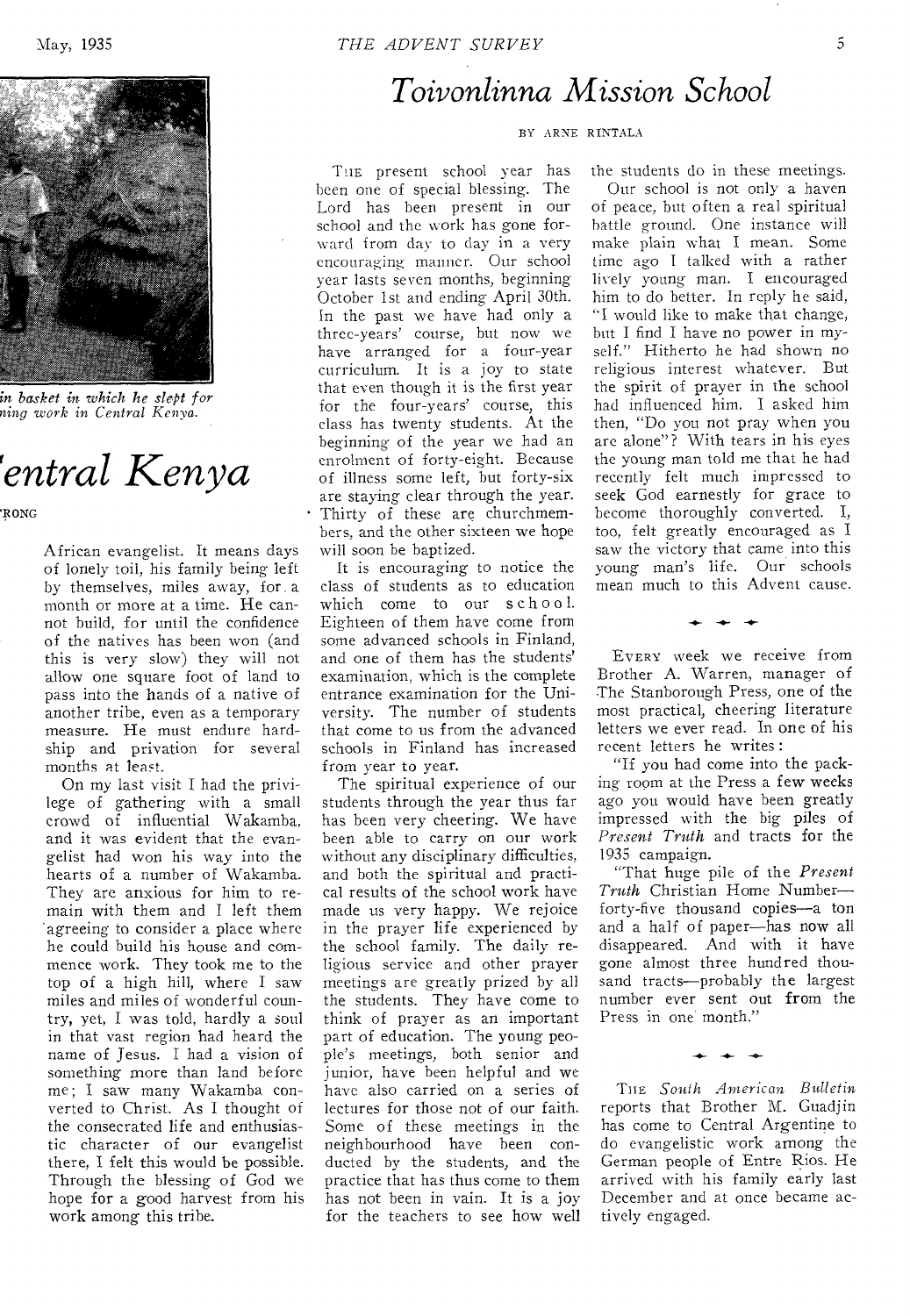### *The Ethiopian Girls' School*

BY MAE MATTHEWS

DURING the year 1934 the enrolment in our boarding school was a little less than the previous year, but as our budget was less we could not care for more than twenty girls. The total enrolment was twenty-six with an average for the year of 18.5 and an average attendance of 17.85. The school year included 252 days with 175 teaching days.

Four thalers a month was the tuition charged and we collected 499.25 thalers for the year. We had four girls who did not pay, three of whom arc orphans and have no source of support. The fourth is now taking nurses' training at the hospital, and she will pay her school debt this year.

The personnel of the school is quite varied as to ability, size, and social status. We had this past year daughters of two *dijasmuches*  (leading chiefs), two daughters of *fitarries,* a niece of the director of finance, as well as some from quite poor homes. All, however, eat the same food, are required to do the same kind of work, and receive the same kind of treatment in general. This is hard at first for the girls who have never done any work and who have always had servants to wait upon them, but

they learn in a short time to look after themselves.

Three native teachers were employed, and in connection with the boarding school was conducted a day school, the enrolment of which was thirty-six, with an attendance of twenty-three. The day-school pupils are very irregular in attendance and one feels that but little is accomplished with them. Grading and classifying pupils is quite difficult, for many of them are well started in some subjects while in others they know nothing, so in each class we have two or three groups.

During the year the girls made sweaters for themselves and for sale. From the sale of yarn and . sweaters, we realized a gain of 100 thalers.

In checking the reports for the three years 1932-34, I find that sixty different girls have been enrolled in the boarding school, eight of whom are now nurses, one is a teacher here in the girls' school, sixteen are married, eleven are still in school, eighteen are at home, six are in other schools, and one is dead. Past experiences show us that if we are to hope for workers from our girls' school, we must get girls from our own churchmembers to train.

### *A Visit to the Empress*

#### BY MRS. G. C. BERGMAN

"WHILE you were at church, a telephone message came from the Palace for you, mistress," said Heka, the boy who was on duty at the hospital.

"A message for me? What did it say?"

"It said that someone was invited to the Palace next Tuesday."

"Someone? Who? What time? Where?" No matter how much we questioned the boy we learned nothing further, and it took several days of running to get track of the message again. Finally we learned what it was. "All of the ladies of both compounds, school and hospital, were asked to visit the Empress at the Little Palace at four p.m., Tuesday." We were very happy about it as such invitations are not frequent.

While the Sorensons were on their vacation at a small hotel near Addis Abeba, the Imperial family arrived. They spent a day at the hotel and asked Sorensons to dine with them in their private diningroom. We were all thrilled about it. The Empress also asked Mrs. Sorenson to call on her when she returned to Addis. So a couple of weeks ago she was invited to the Palace. There Her Majesty expressed a desire to see our hospital and visit us.

The appointed day found the whole hospital corps lined up to welcome Her Imperial. Majesty. The doctors escorted her through the various buildings and she took a keen interest in everything. She spoke kindly to each patient and wished them *"Egziabeher yemaru"*  (may God be merciful to you). One thing that specially attracted her was the equipment in the nurses' training-room. The doctors gave her a lecture on anatomy, making use of the manikin with removable parts, and also the charts. After that, refreshments were served at the house and a short programme given.

Now the message had come that we were to return the call—all six of us. We were all excited and happy, for who does not enjoy a visit to the Palace?

It was an excited group of women who gathered together to discuss a few questions very near to a woman's heart. The group included Mrs. Sorenson, Mrs. Ruth Nicola, Miss Esther Bergman, Miss Mae Matthews, who is in charge of the Girls' School, Miss Rasmine Hofstad from Norway, and myself. We were a happy group in anticipation of a good time.

The days slipped by and finally it was Tuesday afternoon. We all got into one car with our interpreter and soon found ourselves sitting in the lobby of the Palace with a whole half hour to wait. This was the Little Palace where several tame half-grown lions are kept in cages. Sometimes the cages are opened and the lions allowed to run loose. We all felt quite re- ' lieved when we learned that the cages were securely locked.

What a half hour in the waitingroom ! I am sure none of us will ever forget it! We were all supposed to sit quietly and think of what we should say, for it is very difficult to carry on a conversation through an interpreter with a queen who sits high upon her throne. As I said, we were supposed to sit quietly and think, but that is far from what we did! Such wild suggestions as came from that dignified group. Suggestion after suggestion was cast aside. It seemed impossible to find something to say to Her Majesty.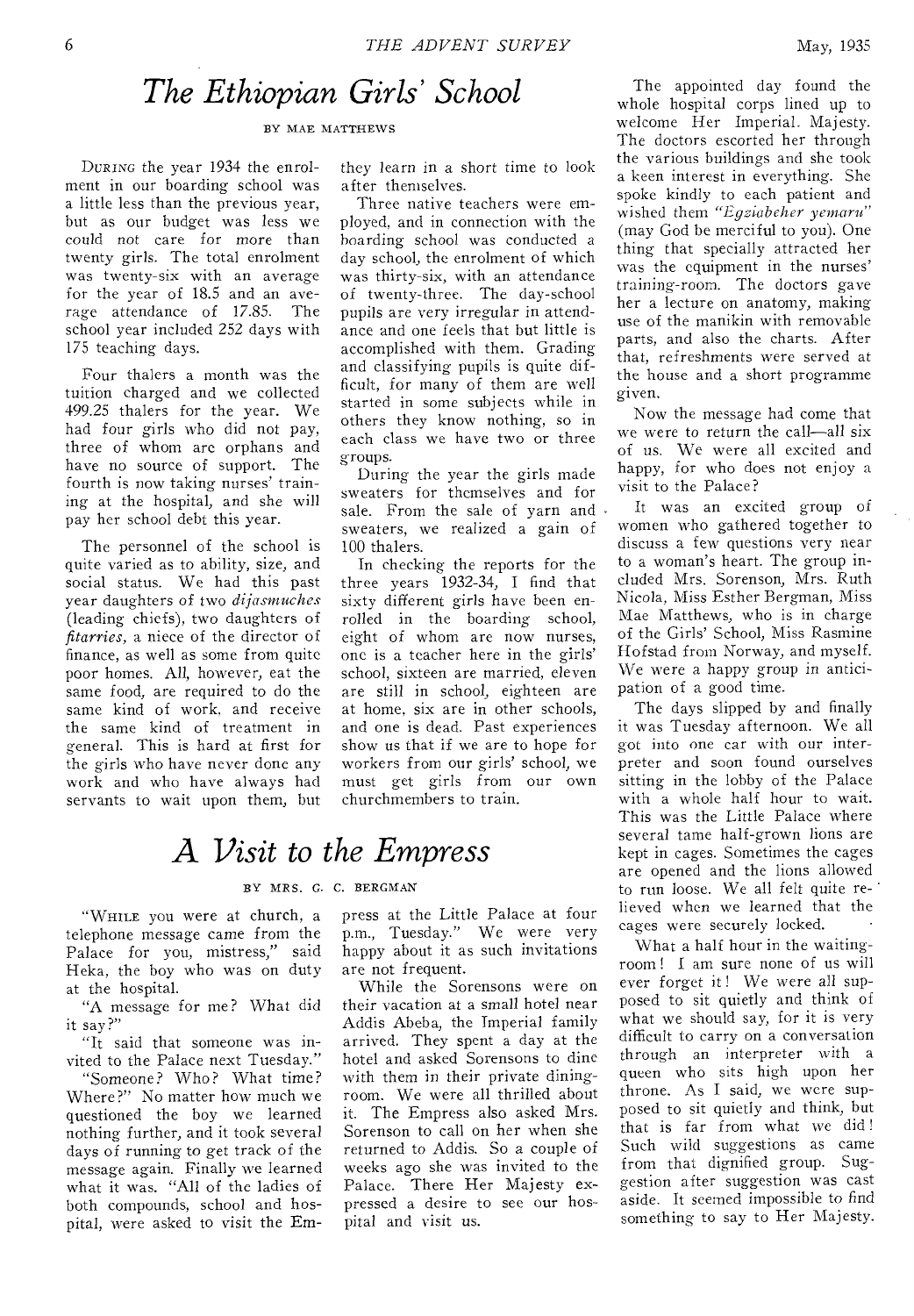One member of our party said that this experience gave her the same feeling as she had before a final examination ! That was as far as we got when the door opened and we were ushered in to see Her Majesty. She sat on a throne at 'the far end of a long room. Three gilded chairs were below her on either side. We marched up single file, each one shook hands and bowed to her. Then we sat down facing each other. The fourteenyear-old Princess Sahai was also present, sitting down near us.

Greetings were exchanged and then there was a moment of awful silence. After a minute or two I told her about my recent trek to Gimbie in the western part of Abyssinia. Then Miss Bergman told her of our trip from America and of the fire that we had on board our ship in the Indian Ocean. Miss Matthews told her about her school. Mrs. Sorenson spent most of her time talking to the Princess, who we afterwards learned speaks beautiful English.

A door at the side of the room then opened and two big tables were carried in just loaded with refreshments. A little table was placed in front of each one of us. Our knives, forks, and spoons were of gold. Lovely refreshments were passed around and the service was exquisite.

As soon as we had had refreshments we asked Her Majesty for<br>permission to leave. It was permission to leave. granted. We shook hands again in parting and backed out of the long room to the outside world again. We all decided that we had had a very pleasant time—one that would never be forgotten.

DR. BERGMAN writes : "During the past year we have enjoyed the patronage of many high- and middle-class Ethiopians, probably the greater percentage coming from the middle class. Several rulers and officials have had members of their families treated in our hospital. One young man, a relative of the Emperor, was operated upon, and during the operation both the Emperor and the Crown Prince were present. On several occasions the Emperor has visited us and expressed his appreciation of our work."

### *The Nandi*

BY S. G. MAXWELL

THE Nandi plateau is one of the most beautiful and fertile districts in East Africa. We do not know just when the present inhabitants settled there, but the early caravans of the eighties going through to Uganda lost many of their numbers to this warlike tribe. Somewhat later the Nandi found the telegraph wire on the newly-constructed Uganda railway very useful as ornaments for the female section of their community, and Government had to demarcate their tribal boundary at some distance from this source of temptation.

Formerly the Nandi roamed the country raiding weaker tribes and acquiring cattle and w o m e n. Agriculture is slowly becoming more popular but cattle lifting from European farms is still a form of life difficult to resist.

The tribe is probably twenty years behind some of the more progressive tribes in Kenya. Missions as yet cannot point to any outstanding success among them. Evangelistic work is not easy as the people live scattered over the country, there being no towns or villages.

The deity, identified with the sun, is called Asis. Prayers are offered up to him on special occasions, as, for instance, when a newly-built hut is dedicated. Spitting is a sign of blessing among the Nilotic peoples, hence the Nandi often spit toward the sun.

The spirits of the dead are believed to be in the under world. Earthquakes are caused by the departed moving about too noisily down below. Hornets' nests on the ground and steam jets are their peep-holes and white ants are said to issue from their cooking pots. Snakes are often considered to be the spirits of the departed and are seldom killed, especially if they enter a house, when milk is *given*  them. Corpses are exposed so that they may be eaten by hyenas.

But the grace of God works among these people and we rejoice to see some seeking after higher things. Our native evangelist, Ezekiel Kimenja, is building up a Sabbath-school where some fifty attend regularly. As hardly any can read, the initial work is through the picture rolls. The eagerness displayed at seeing a new roll shows how much they are appreciated.

One of the newly-baptized members has entered the colporteur work and we are looking to another to become a teacher. The Nandi

*(Continued on page 8.)* 

| PLACE                                                                              | No. Teachers             | Enrolment      | Building                                                                                                              | Estimated<br>Value of<br>Equipment | Expense of<br>Annual<br>Maintenance    |
|------------------------------------------------------------------------------------|--------------------------|----------------|-----------------------------------------------------------------------------------------------------------------------|------------------------------------|----------------------------------------|
| British Union                                                                      |                          |                |                                                                                                                       |                                    |                                        |
| Plymouth. North Road<br>Stanboro' Park, Watford, Herts.<br>Walthamstow. Grove Road | 2<br>3<br>$\overline{2}$ | 43<br>60<br>37 | . <b>. . .</b> .<br>.                                                                                                 | 243.50<br>S<br>730.50<br>487 00    | 1.558.40<br>S.<br>2,069.75<br>1.582.75 |
| East Nordic Union                                                                  |                          |                |                                                                                                                       |                                    |                                        |
| Stockholm, Tunnelgaten 25. Sweden                                                  | 4                        | 20             | .                                                                                                                     | 396.30                             | 1,456.16                               |
| West Nordic Union                                                                  |                          |                |                                                                                                                       |                                    |                                        |
| Aarhus, Nr. Alle 30. Denmark                                                       | 2                        | 24             | .                                                                                                                     | 268.82                             | 1.055.11                               |
| Esbjerg, Finlandsgade 28, Denmark<br>Frederikshavn, Ahrenfeldtsgd. 3,              |                          | 6              | <u>and the community of the community of the community of the community of the community of the community of the </u> | 134.41                             | 435.48                                 |
| Denmark                                                                            |                          | 15             | . <b>.</b>                                                                                                            | 161.29                             | 510.75                                 |
| Jerslev J., Friskolen, Denmark                                                     | 1                        | 9              | .                                                                                                                     | 53.76                              | 311.83                                 |
| Kobenhavn, Suomisvej 5, Denmark                                                    |                          | 34             | .                                                                                                                     | 134.41                             | 920.31                                 |
| Närum, "Concordiavej," Denmark                                                     | $\frac{2}{2}$            | 25             | .                                                                                                                     | 268.82                             | 1.464.91                               |
| Oslo, Kingosgt 1, Norway                                                           |                          | 34             | .                                                                                                                     | .                                  | 1.706.35                               |
| Vejlefjord, Höjskole, Denmark                                                      | $\overline{2}$           | 17             |                                                                                                                       | 268.82                             | 268.82                                 |
| Westmann Islands, Iceland                                                          | $\overline{2}$           | 70             | 666.67                                                                                                                |                                    | 666.67                                 |
| Totals 1934                                                                        |                          | 26 394         | 8<br>666.67                                                                                                           | 3.147.63                           | 14.007.29                              |
| 1933<br>٠.                                                                         |                          | 25 380         | s<br>888.88                                                                                                           | 3.431.61                           | 13,509.25                              |
| 1932<br>s e                                                                        |                          | 25 394         | 8<br>1,400.00                                                                                                         | 2.405.17                           | 12.914.25                              |
| 1931<br>$\ddot{\phantom{1}}$                                                       |                          | 26 443         | \$<br>1,400.00                                                                                                        | 2.900.84                           | 14.896.90                              |
|                                                                                    |                          |                |                                                                                                                       |                                    |                                        |

### Report of Church Schools for the Year 1934